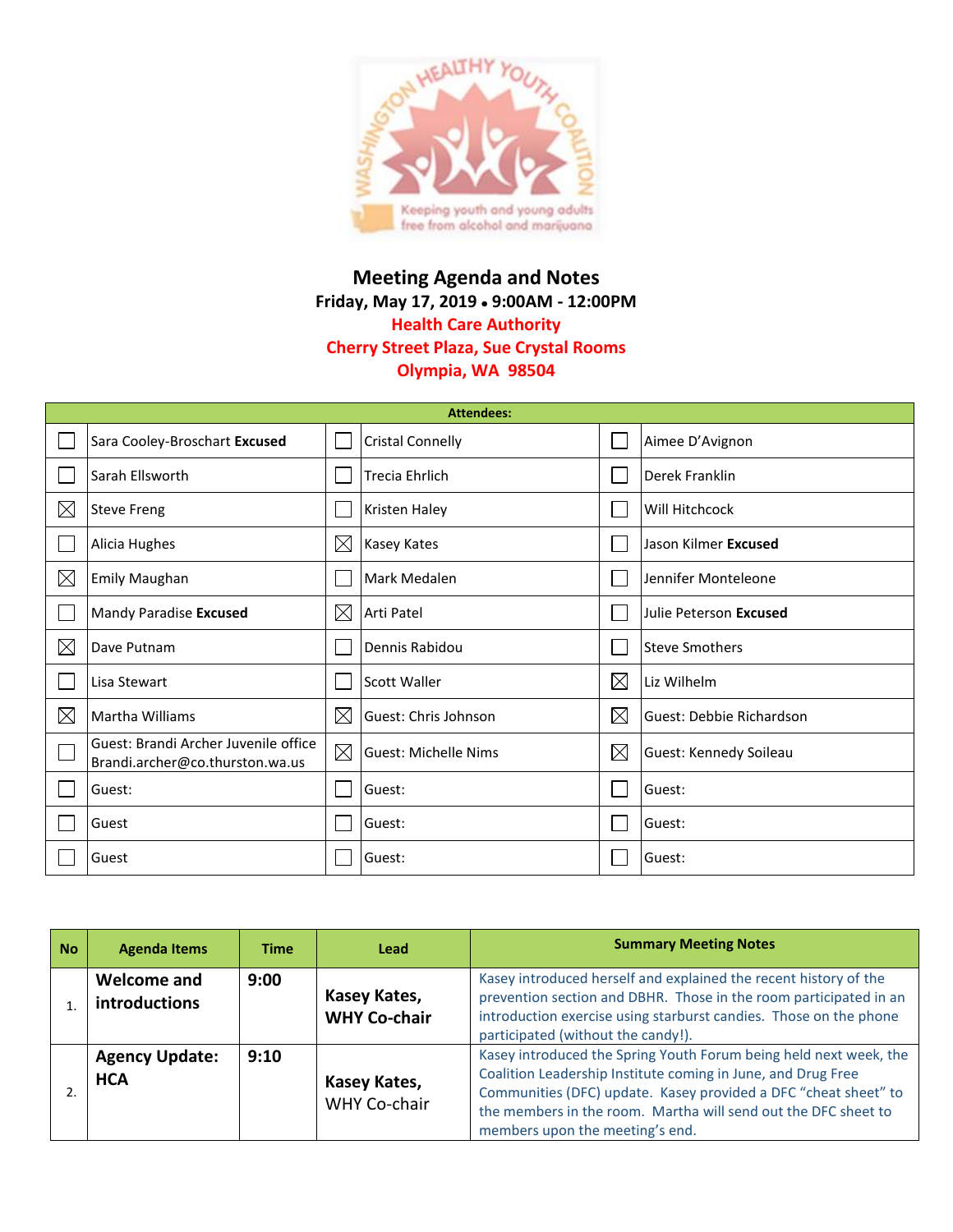|     | <b>WMST</b>             | 9:20  | Christopher                        | Chris gave an interactive presentation. The internet link will be sent                                                           |
|-----|-------------------------|-------|------------------------------------|----------------------------------------------------------------------------------------------------------------------------------|
| 3.  | Presentation            |       | Johnson                            | out after the meeting by Martha. Members were encouraged to                                                                      |
|     |                         |       |                                    | provide feedback to Chris and his education team.                                                                                |
| 4.  | <b>Break</b>            | 10:00 |                                    |                                                                                                                                  |
|     | <b>Rethinking</b>       | 10:10 |                                    | Kasey introduced Deputy Director of Communications, Kennedy                                                                      |
|     | <b>College Drinking</b> |       | Kennedy Soileau,                   | Soileau. Kennedy began the presentation explaining the study                                                                     |
|     | Campaign                |       | <b>Deputy Director</b>             | concerned 18 - 20 year olds. It was a short campaign encompassing                                                                |
| 5.  |                         |       |                                    | May - September. Martha will send out the presentation slides<br>after the meeting. Kennedy will provide numbers of young people |
|     |                         |       | <b>of</b>                          | surveyed and the tool kit and video clips that have been created.                                                                |
|     |                         |       | <b>Communications</b>              | The website is called Not a Moment Wasted and will be the place to                                                               |
|     |                         |       |                                    | hang future campaigns.                                                                                                           |
|     | <b>Getting to Know</b>  | 10:40 |                                    | Super WHY member Resume was created by three groups attending                                                                    |
| 6.  | You                     |       | Kasey Kates,                       | the May meeting. The combined 'resume' will be shared out to the                                                                 |
|     |                         |       | <b>WHY Co-chair</b>                | members. Martha will combine the 'resume' from the three groups                                                                  |
|     |                         |       |                                    | and will share with members later.                                                                                               |
|     | <b>Team Updates</b>     | 11:10 |                                    | Communications Team: continuing the update of the Start Talking<br>Now (STN) website, making sure that the connections between   |
|     | • Policy                |       | <b>Dave</b>                        | agencies are strengthened, and STN Facebook page posts and stats.                                                                |
| 7.  | • Communica-            |       | Kristen/Arti                       |                                                                                                                                  |
|     | tions                   |       | Jason                              | Viability Team: continuing to review prior agency members. The                                                                   |
|     | $\bullet$ Data          |       | Liz                                | next meeting is scheduled for June 6. Contact Liz if you would like                                                              |
|     | <b>Viability</b>        |       |                                    | to attend.                                                                                                                       |
|     | Meeting wrap up         | 11:30 |                                    | Martha reviewed the Action Items assigned during the meeting.                                                                    |
| 8.  |                         |       | <b>Martha Williams</b>             |                                                                                                                                  |
|     |                         |       |                                    |                                                                                                                                  |
|     | <b>Round Table</b>      | 11:35 |                                    | $Liz$ – no updates                                                                                                               |
|     |                         |       |                                    | Emily - Liz and Arti's webinar re: vaping will be posted soon. HYS                                                               |
|     | <b>Member updates</b>   |       |                                    | workshops are finishing up and the recorded webinar will be posted                                                               |
|     |                         |       |                                    | soon.                                                                                                                            |
|     |                         |       |                                    | Angie - Montana State University project is moving forward; the                                                                  |
|     |                         |       |                                    | poly-drug study has been finished and a presentation is                                                                          |
|     |                         |       |                                    | forthcoming. Webinar has been created, a link will be shared.<br>Target Zero plan has been updated.                              |
|     |                         |       |                                    | Chris - actively finding ways to work with schools, teachers and                                                                 |
|     |                         |       |                                    | parents; working on scholarships for underprivileged kids to attend                                                              |
| 9.  |                         |       |                                    | drivers training; the plan includes projects that students do to                                                                 |
|     |                         |       |                                    | "finance" the program.                                                                                                           |
|     |                         |       |                                    | Brandi - Prosecuter's office is getting better connected with schools                                                            |
|     |                         |       |                                    | and school resource officers. Looking at targeting vaping next year.                                                             |
|     |                         |       |                                    | Steve - NW NIDA's annual report will be out in June; the action plan                                                             |
|     |                         |       |                                    | for next year will also be out mid-June<br>Kasey - Mental Health Promotion Request for Applications will be                      |
|     |                         |       |                                    | out next fall and will be posted on Athena                                                                                       |
|     |                         |       |                                    | Martha - 2019 Prevention Awards of Excellence nomination period                                                                  |
|     |                         |       |                                    | is open. The overview document and nomination form can be found                                                                  |
|     |                         |       |                                    | at https://www.theathenaforum.org/2019-washington-state-                                                                         |
|     |                         |       |                                    | prevention-awards-excellence-nomination-packet-now-available.                                                                    |
| 10. | Adjourn                 | 12:00 | <b>Kasey Kates</b><br>WHY Co-Chair | 11:50 a.m.                                                                                                                       |

|          | <b>Action Items/Decisions</b>                                            |                     |                                              |         |               |  |  |
|----------|--------------------------------------------------------------------------|---------------------|----------------------------------------------|---------|---------------|--|--|
| #        | <b>Action Item</b>                                                       | <b>Assigned To:</b> | <b>Date</b><br>Date Due:<br><b>Assigned:</b> |         | <b>Status</b> |  |  |
| <b>.</b> | Martha will send out the DFC sheet to<br>members upon the meeting's end. | Martha              | 5/17/19                                      | 5/24/19 | Complete      |  |  |